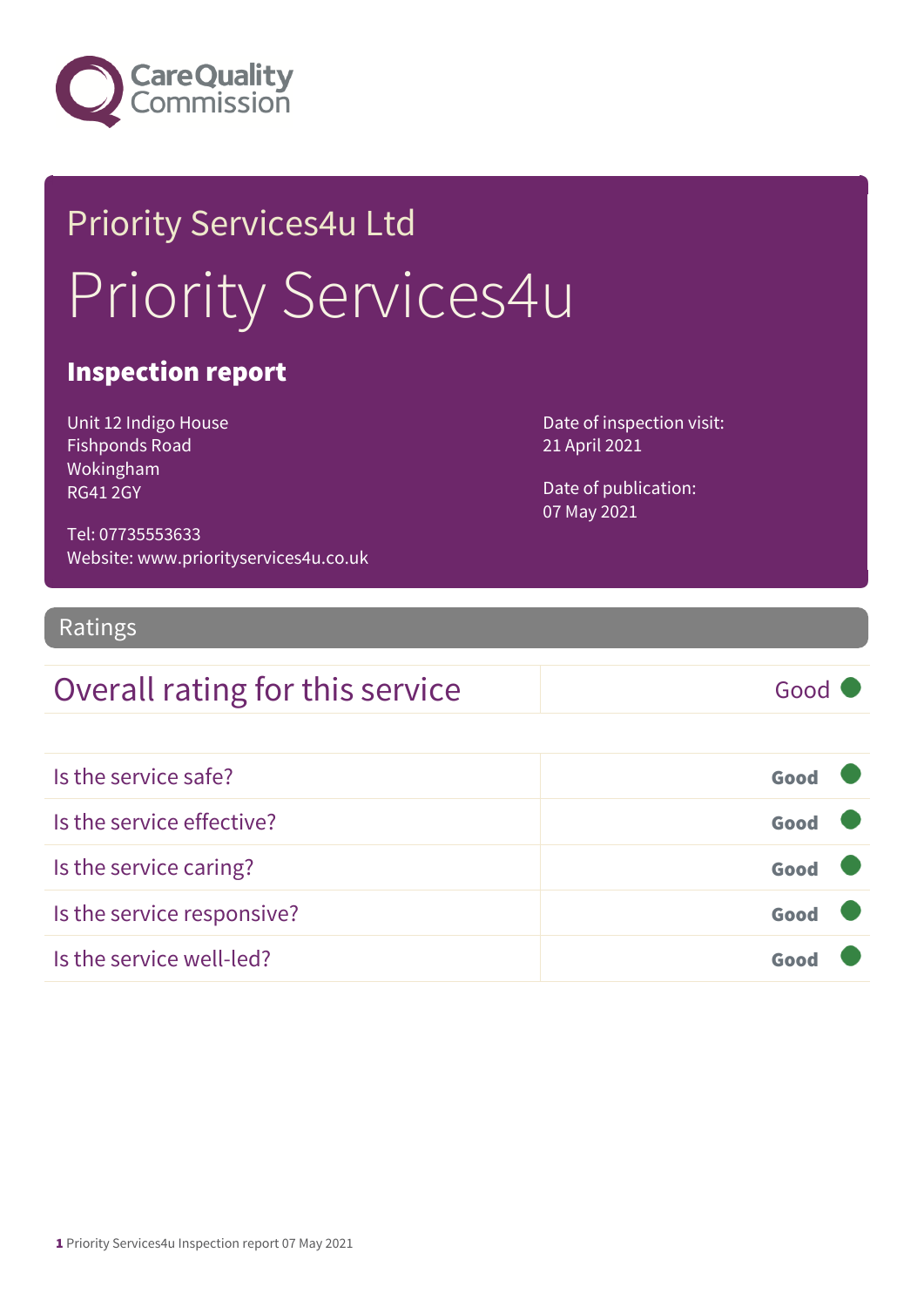### Summary of findings

### Overall summary

#### About the service

Priority Services4u is a community care provider providing personal care to 30 adults at the time of the inspection. This included people living with sensory impairments, physical disabilities and dementia. The service employed 21 staff.

Not everyone who used the service received personal care. CQC only inspects where people receive personal care. This is help with tasks related to personal hygiene and eating. Where they do, we also consider any wider social care provided.

#### People's experience of using this service and what we found

People and relatives felt the care was safe. People's medicines were managed safely. There were enough staff deployed to meet people's needs. Infection prevention and control helped protect people. Some improvements were required with regards to recruitment and we have therefore made a recommendation about safe recruitment.

Staff had the necessary knowledge, skills and competencies to provide effective care. People's likes, dislikes and preferences for care were recorded in their care plans. Community-based social and healthcare staff were involved in people's care when required. Consent was obtained and recorded in the right way.

People and families commented that staff were kind and caring. They confirmed that they were included in support and that staff promoted people's independence. Staff respected people's dignity and privacy.

Care plans were personalised. They contained the necessary information for staff to provide support in accordance with people's needs. The management of complaints documentation was satisfactory.

The registered manager lacked some knowledge and experience in relation to using existing data and feedback to drive improvements in the service. The registered manager acknowledged they needed to undertake further work in this area to always ensure a well-led service. The team leader had completed spot checks of care worker practices to check quality of care. The service had sent surveys to people and their relatives to gather views. The service was proactively working with the safeguarding authority and commissioners.

People were supported to have maximum choice and control of their lives and staff supported them in the least restrictive way possible and in their best interests; the policies and systems in the service supported this.

For more details, please see the full report which is on the CQC website at www.cqc.org.uk

Rating at last inspection

2 Priority Services4u Inspection report 07 May 2021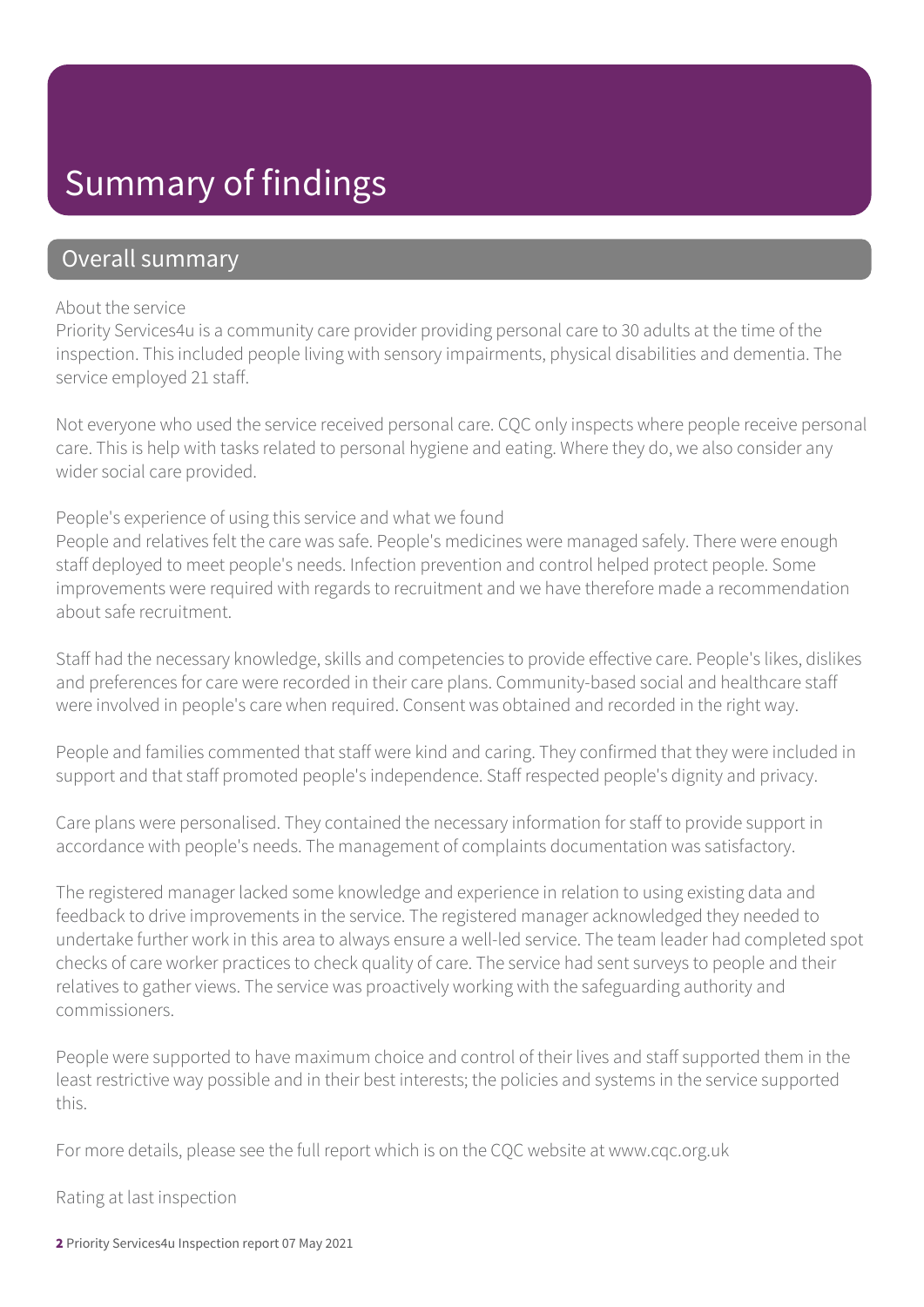This service was registered with us on 2 April 2020 and this is the first inspection.

#### Why we inspected

This was a planned inspection based on the date of registration.

#### Follow up

We will continue to monitor information we receive about the service until we return to visit as per our reinspection programme. If we receive any concerning information we may inspect sooner.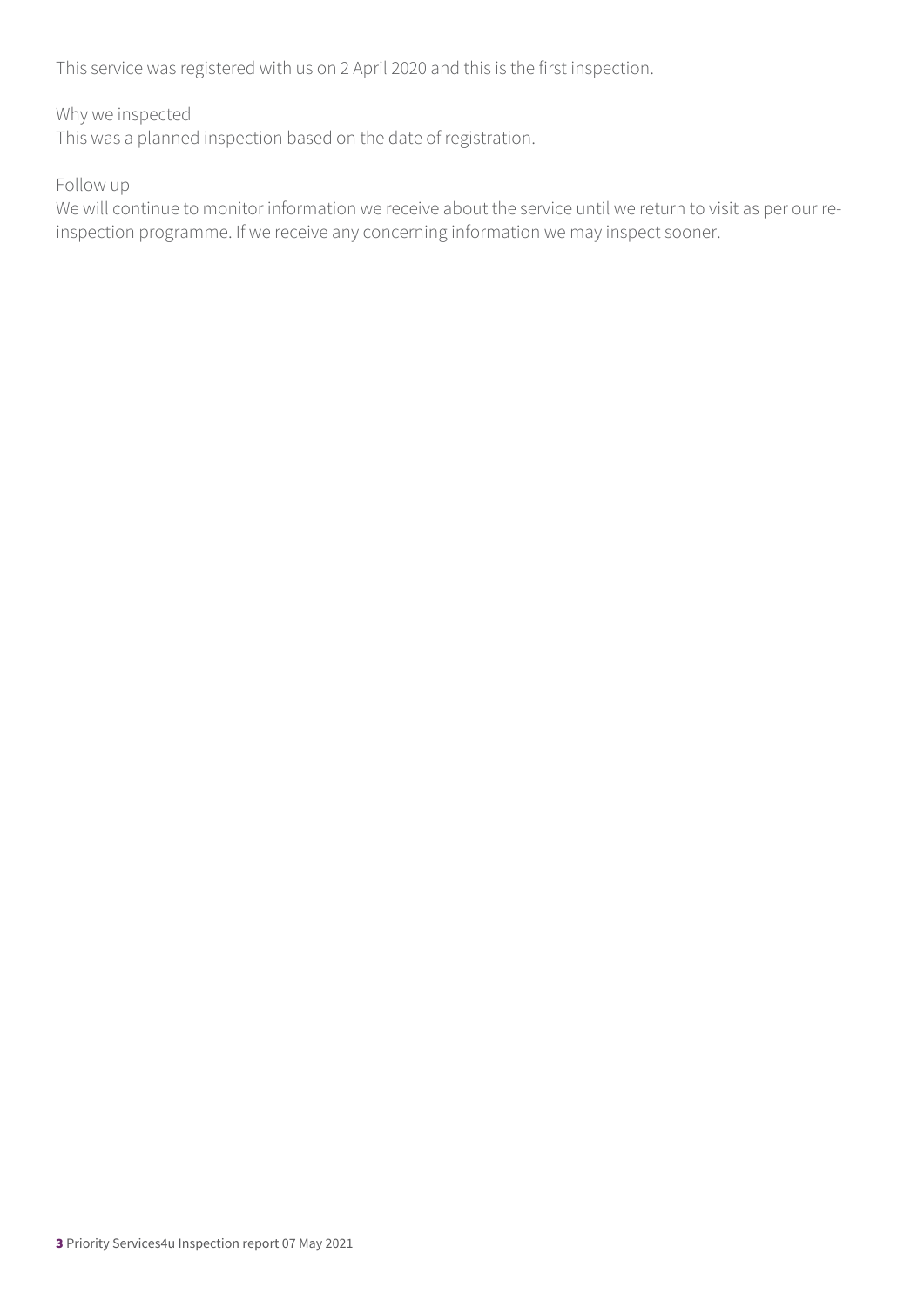### The five questions we ask about services and what we found

We always ask the following five questions of services.

| Is the service safe?                          | Good |
|-----------------------------------------------|------|
| The service was safe.                         |      |
| Details are in our safe findings below.       |      |
| Is the service effective?                     | Good |
| The service was effective.                    |      |
| Details are in our effective findings below.  |      |
| Is the service caring?                        | Good |
| The service was caring.                       |      |
| Details are in our caring findings below.     |      |
| Is the service responsive?                    | Good |
| The service was responsive.                   |      |
| Details are in our responsive findings below. |      |
| Is the service well-led?                      | Good |
| The service was well-led.                     |      |
| Details are in our well-led findings below.   |      |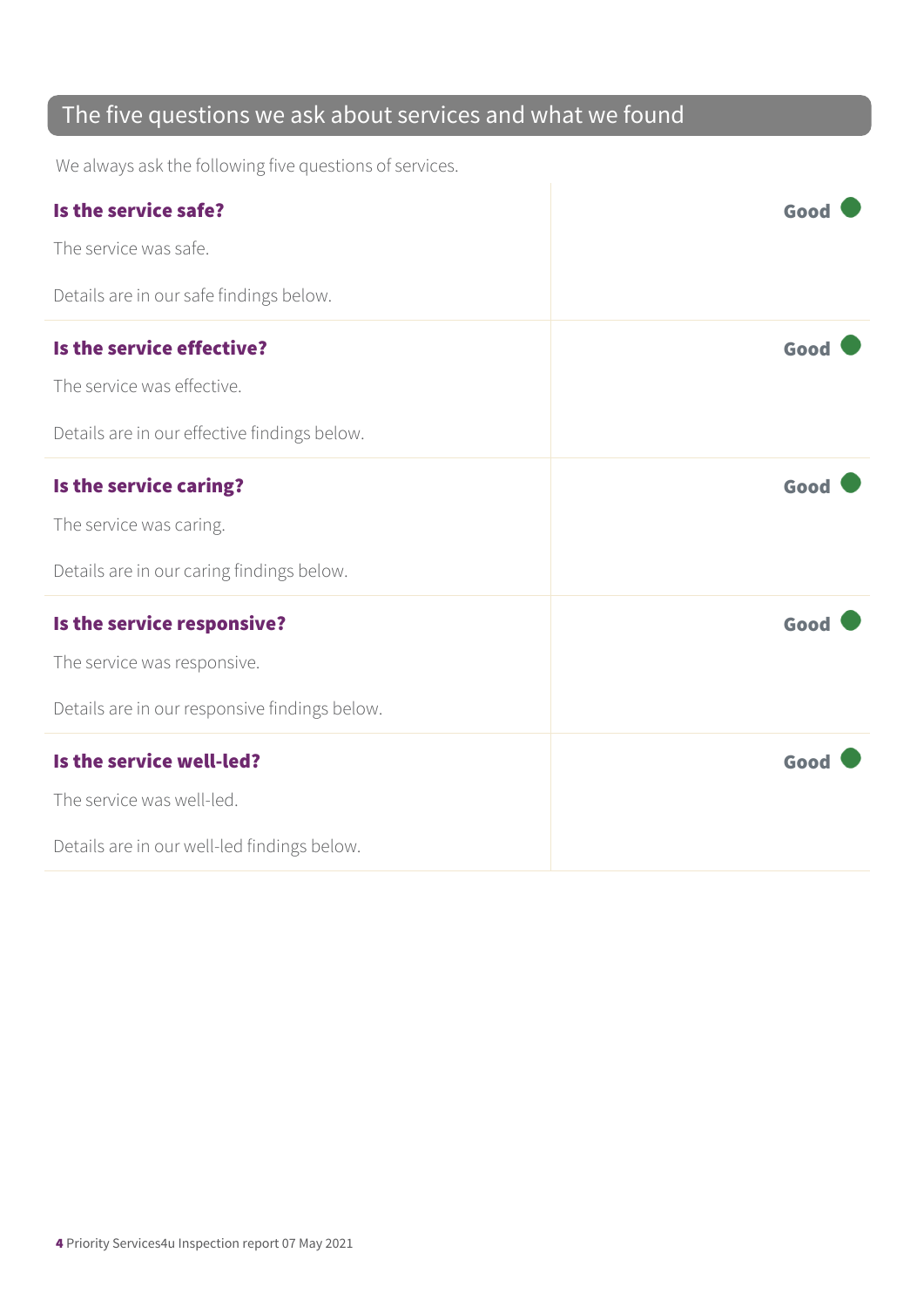

# Priority Services4u Detailed findings

### Background to this inspection

#### The inspection

We carried out this inspection under Section 60 of the Health and Social Care Act 2008 (the Act) as part of our regulatory functions. We checked whether the provider was meeting the legal requirements and regulations associated with the Act. We looked at the overall quality of the service and provided a rating for the service under the Care Act 2014.

#### Inspection team

The inspection was carried out by two inspectors and an Expert by Experience. An Expert by Experience is a person who has personal experience of using or caring for someone who uses this type of care service.

#### Service and service type

This service is a domiciliary care agency. It provides personal care to people living in their own houses and flats.

The service had a manager registered with the Care Quality Commission. This means that they and the provider are legally responsible for how the service is run and for the quality and safety of the care provided.

#### Notice of inspection

We gave the service 48 hours' notice of the inspection. This was because we needed to be sure that the provider or registered manager would be in the office to support the inspection.

Inspection activity started on 8 April 2021 and ended on 24 April 2021. We visited the office location on 21 April 2021.

#### What we did before the inspection

We reviewed information we held and had received about the service since its registration. We sought feedback from the local authority and other professionals who work with the service. We checked information held by Companies House. The provider was not asked to complete a provider information return prior to this inspection. This is information we require providers to send us to give some key information about the service, what the service does well and improvements they plan to make. We took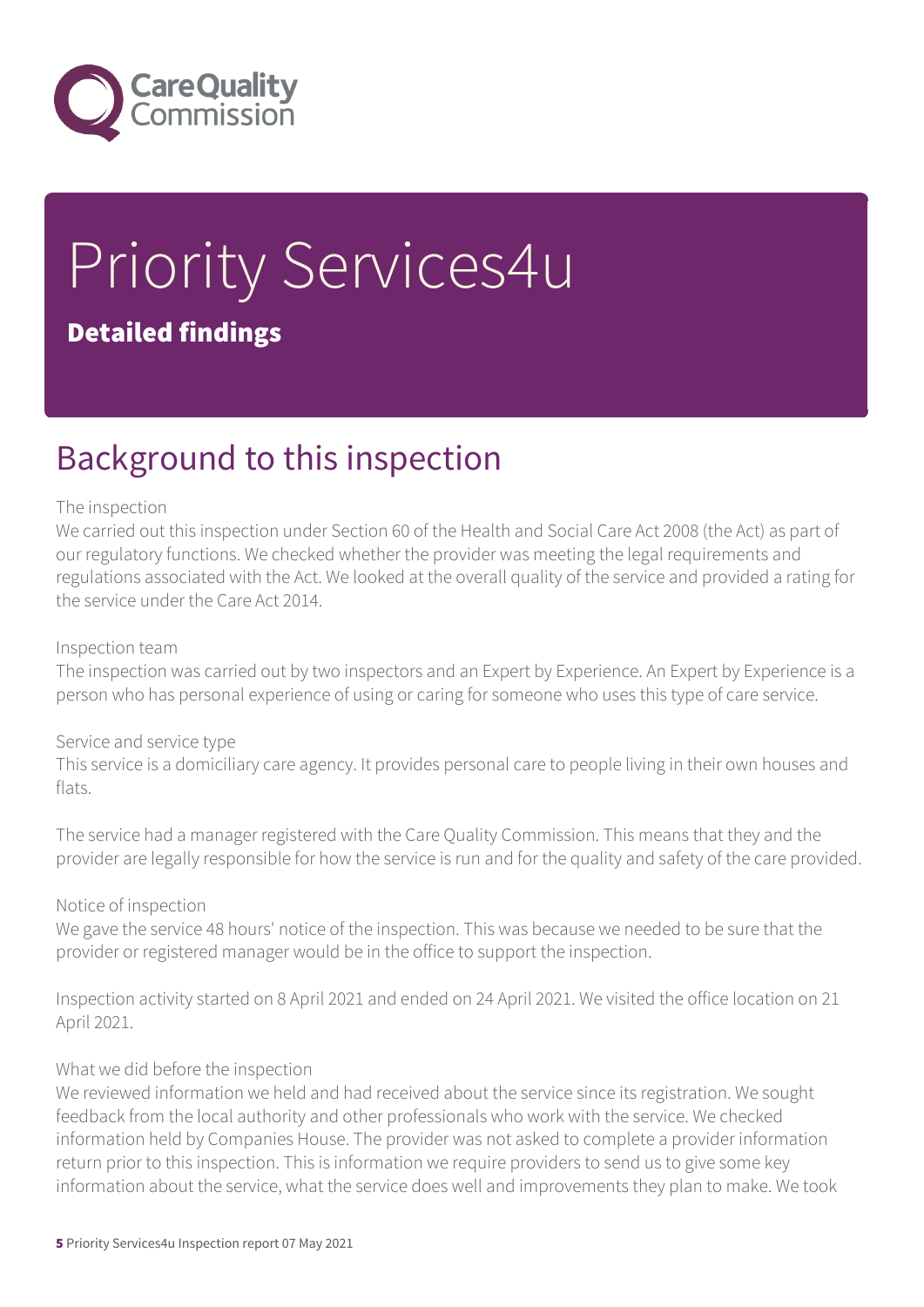this into account when we inspected the service and made the judgements in this report. We used all this information to plan our inspection.

#### During the inspection

We spoke with five people who use the service and fifteen relatives about their experience of the care provided. We spoke with the company director, the registered manager, the HR and recruitment manager, team leader and a senior care worker.

We reviewed a range of records. This included eight people's care records and multiple medicines administration records. We looked at four staff files in relation to recruitment and staff supervision. A variety of records relating to the management of the service, including policies and procedures were reviewed.

#### After the inspection

We continued to seek clarification from the provider to validate evidence found. After the site visit, we requested and received further information from the registered manager about the service's governance.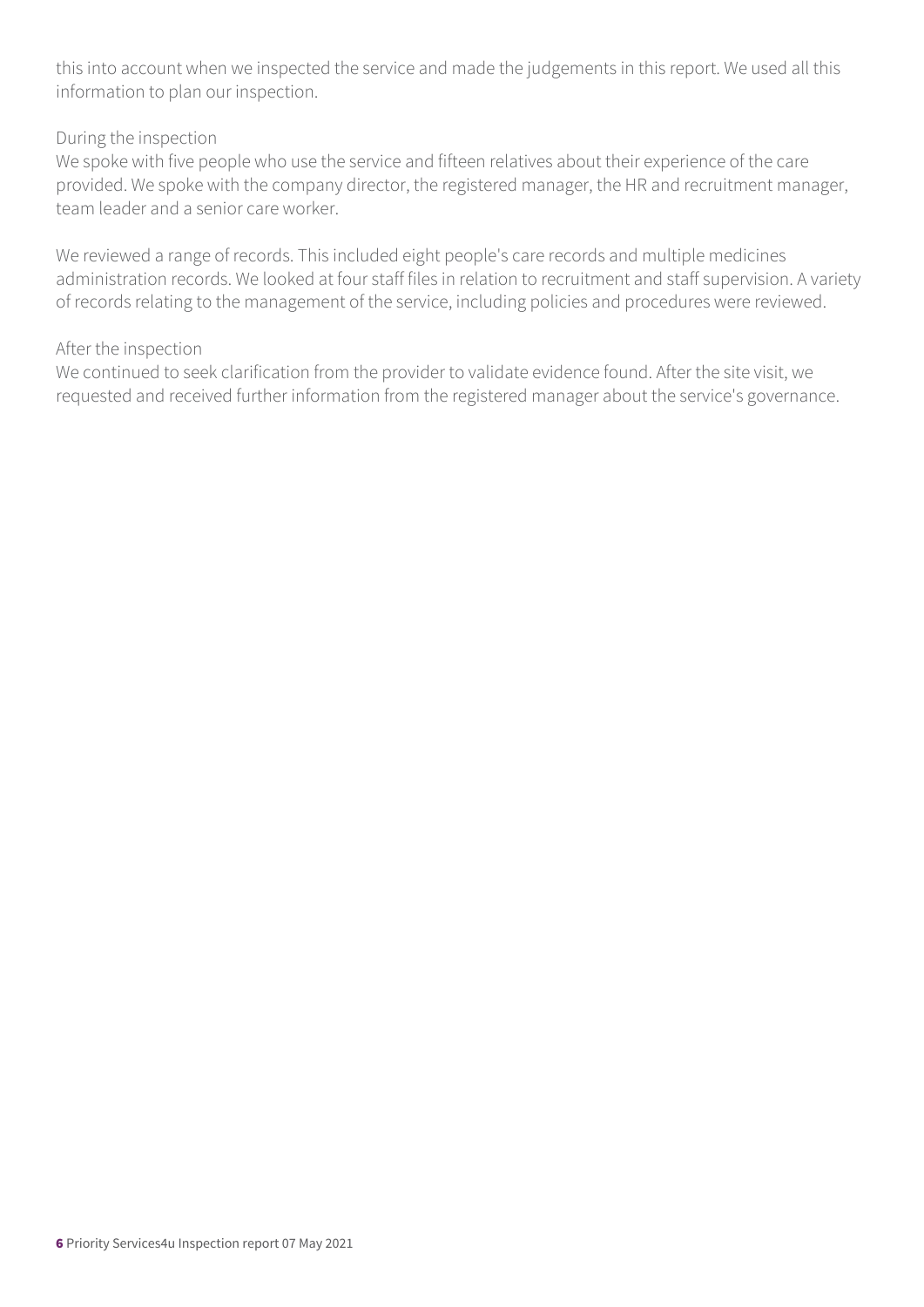### Is the service safe?

# Our findings

Safe – this means we looked for evidence that people were protected from abuse and avoidable harm.

This is the first inspection for this newly registered service. This key question has been rated good. This meant people were safe and protected from avoidable harm.

Systems and processes to safeguard people from the risk of abuse

- People and relatives told us they felt the service was safe.
- Comments included, "Completely safe. They look after me well, support me well", "Yes, completely safe. They are very caring", "Yes, I feel safe" and "Oh yes, very much so. Quite pleasant people. They make sure I am safe."
- There was a safeguarding policy in place. This required some updates, and the registered manager was receptive to our feedback.
- Staff received training in protecting vulnerable adults. This provided them with the knowledge needed to know the steps to take if there was suspected or actual abuse or neglect.
- The registered manager had completed additional training in how to handle any allegations about unsafe care.

Assessing risk, safety monitoring and management

- People's risks were assessed to ensure they received care that was safe.
- Prior to a support package commencing, the registered manager completed an assessment of a person's needs. These included the home environment, moving and handling, personal hygiene needs, eating and drinking and management of medicines.
- The service used information from other agencies to help determine potential or existing risks. For example, we saw that referrals from the local authority were used as part of the decision-making process for planning support packages.

● People and relatives told us they were supported safely when mobilising or moving. Comments included, "I have walking aids. They make sure the equipment is there for me", "I have a hoist. They know how to use it and I feel confident with them" and "There are aids in the bathroom and they [staff] know how to use them"

Staffing and recruitment

- There were enough staff deployed to meet people's needs.
- People said their calls were usually on time. Comments included, "Never late. If someone else [care worker] is coming they let me know" and "Very rarely late. [The office staff] let me know if they [care workers] are going to be late."
- Records showed a small number of calls had been missed. This was mainly due to unforeseen circumstances, such as staff short notice absences. The registered manager explained steps taken to ensure calls were met; asking other care workers to cover or going out to calls themselves.
- People and relatives told us they had regular carers. Feedback included, "I have a regular one [care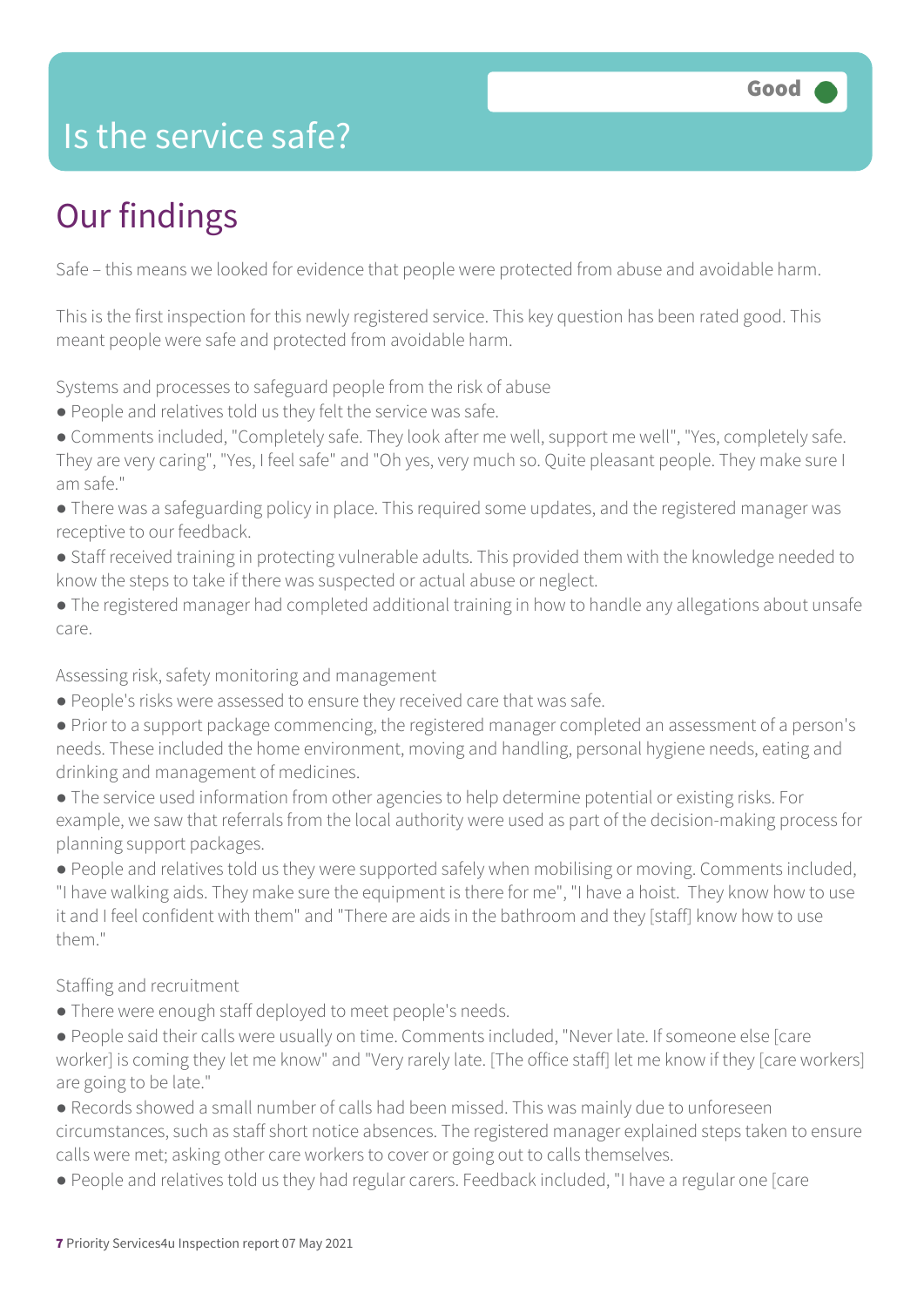worker]. Almost always the same one", "We have regular carers. Consistency is needed" and "Yes, I have regular carers. Same one at the moment."

- Although the staff files we looked at contained some of the information required by the regulations, three of the four files we reviewed had some required information missing.
- For example, of the four staff files we saw only one had evidence of verification of reasons for leaving previous jobs with children or vulnerable adults. One file did not include evidence of conduct in previous jobs with children or vulnerable adults. There was no evidence to show the registered manager had identified the omission or tried to obtain the missing information.

● During the inspection, the evidence of conduct request form was updated to include requesting reason for leaving. The HR manager took steps to ensure the personnel files contained the staff's reasons for leaving prior roles.

We recommend the provider reviews current Care Quality Commission guidance in relation to Schedule 3 of The Health and Social Care Act 2008 (Regulated Activities) Regulations 2014 to ensure the safe recruitment of staff.

Using medicines safely

- People's medicines were safely managed.
- Staff completed computer-based and practical training, observation and competency assessment prior to supporting people with their medicines.
- Satisfactory records of medicines were completed. These showed that the number of medicines in people's homes were tallied to ensure that the correct amount were remaining and people did not run out of their medicines.
- Medicines incidents were correctly reported using an incident form.

Preventing and controlling infection

- People were protected against the spread of infections.
- The service supplied staff with appropriate personal protective equipment. This included disposable gloves, aprons, eyewear or visors and masks.
- Staff maintained hand hygiene by washing their hands or using alcohol-based gel which they carried with them.
- The service ensured they followed government guidelines regarding the COVID-19 pandemic.
- Staff completed regular viral testing as part of the national programme to ensure they were safe to work with people.

Learning lessons when things go wrong

- Accidents and incidents were appropriately logged.
- A senior staff member reviewed the content of the incident reports and made any changes needed to prevent recurrence of similar events.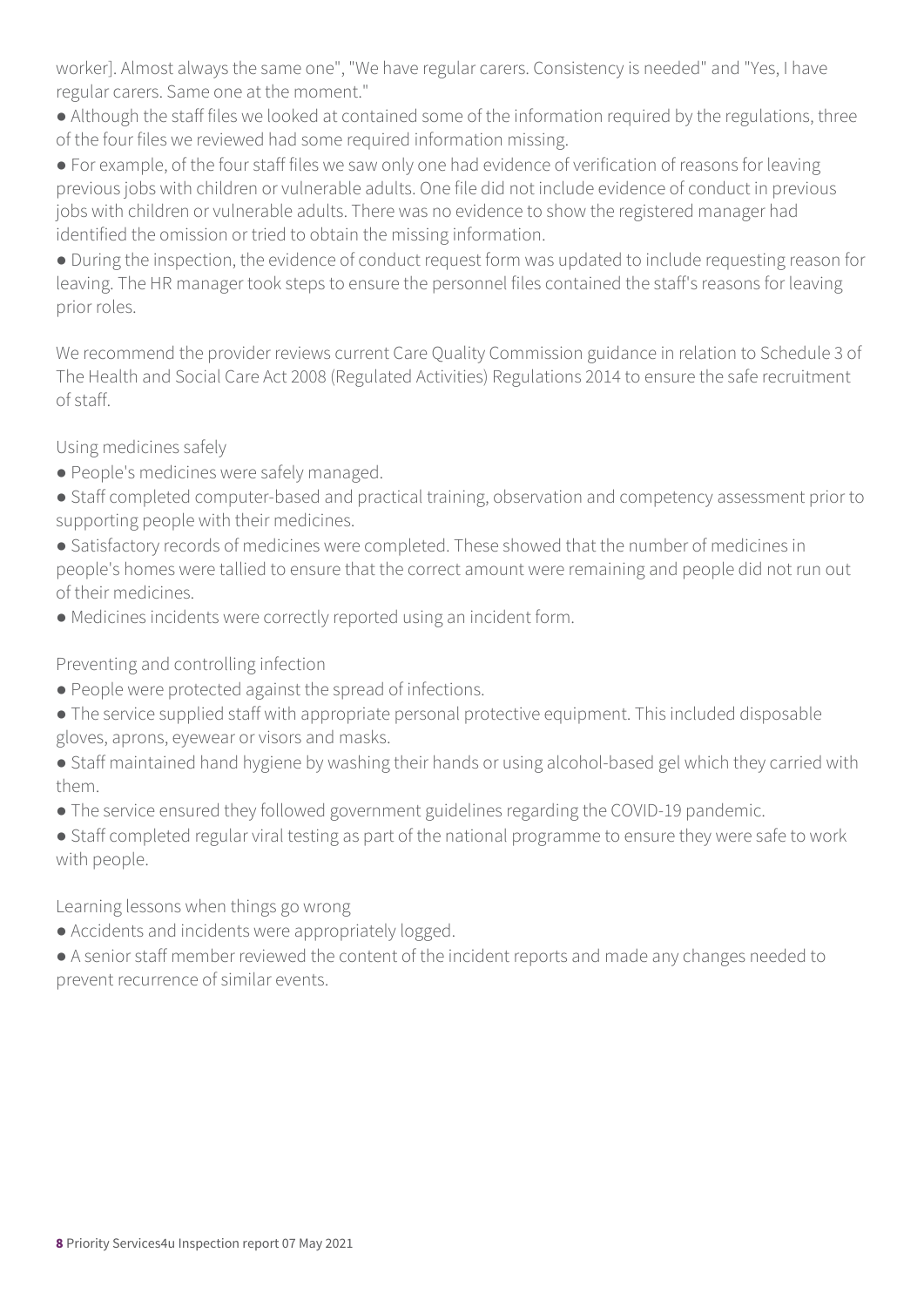### Is the service effective?

# Our findings

Effective – this means we looked for evidence that people's care, treatment and support achieved good outcomes and promoted a good quality of life, based on best available evidence.

This is the first inspection for this newly registered service. This key question has been rated good. This meant people's outcomes were consistently good, and people's feedback confirmed this.

Assessing people's needs and choices; delivering care in line with standards, guidance and the law

- Each person's care details were based on a full assessment and included individual preferences on how the person liked the care to be provided. The records demonstrated the person and/or those close to them had been involved in drawing up their care details. People's records were kept under review and amended when changes occurred, or if new information came to light.
- Each person was contacted by the provider every three months to discuss their well-being, the care being provided and to also identify if they would like to review their care.

Staff support: induction, training, skills and experience

- People received care from staff that had the necessary knowledge, skills and experience to perform their roles.
- Staff felt they received the training they needed to enable them to meet people's needs, choices and preferences. One member of staff commented, "I have had training in all the equipment use."
- The service provided training in topics they considered mandatory, such as moving and handling, safeguarding adults and infection control. All training the provider considered to be mandatory was up to date.
- ●During the inspection, we identified that training within the Mental Capacity Act (MCA) was within the required training rather than mandatory. This was reported to the business manager and was changed to mandatory training.
- Staff received additional training in specialist areas relevant to the needs of individual people. For example, further training had been provided to staff in catheterisation and for specific medical conditions including Motor Neurone Disease.
- Staff received formal supervision every six weeks to discuss their work and how they felt about it. Staff told us they felt this supported their development and gave them time to express any concerns.

Supporting people to eat and drink enough to maintain a balanced diet

- Information about people's dietary needs had been recorded in their care files.
- People were supported by staff to order healthy balanced meals from online services.

● People's daily care notes included food and fluid given at each visit. For example, one person's records stated, "I asked [name] what she would like for lunch. [Name of person] chose cheese on toast with a coffee". It was then marked within the planned activities that food and fluids were given.

Staff working with other agencies to provide consistent, effective, timely care; Supporting people to live healthier lives, access healthcare services and support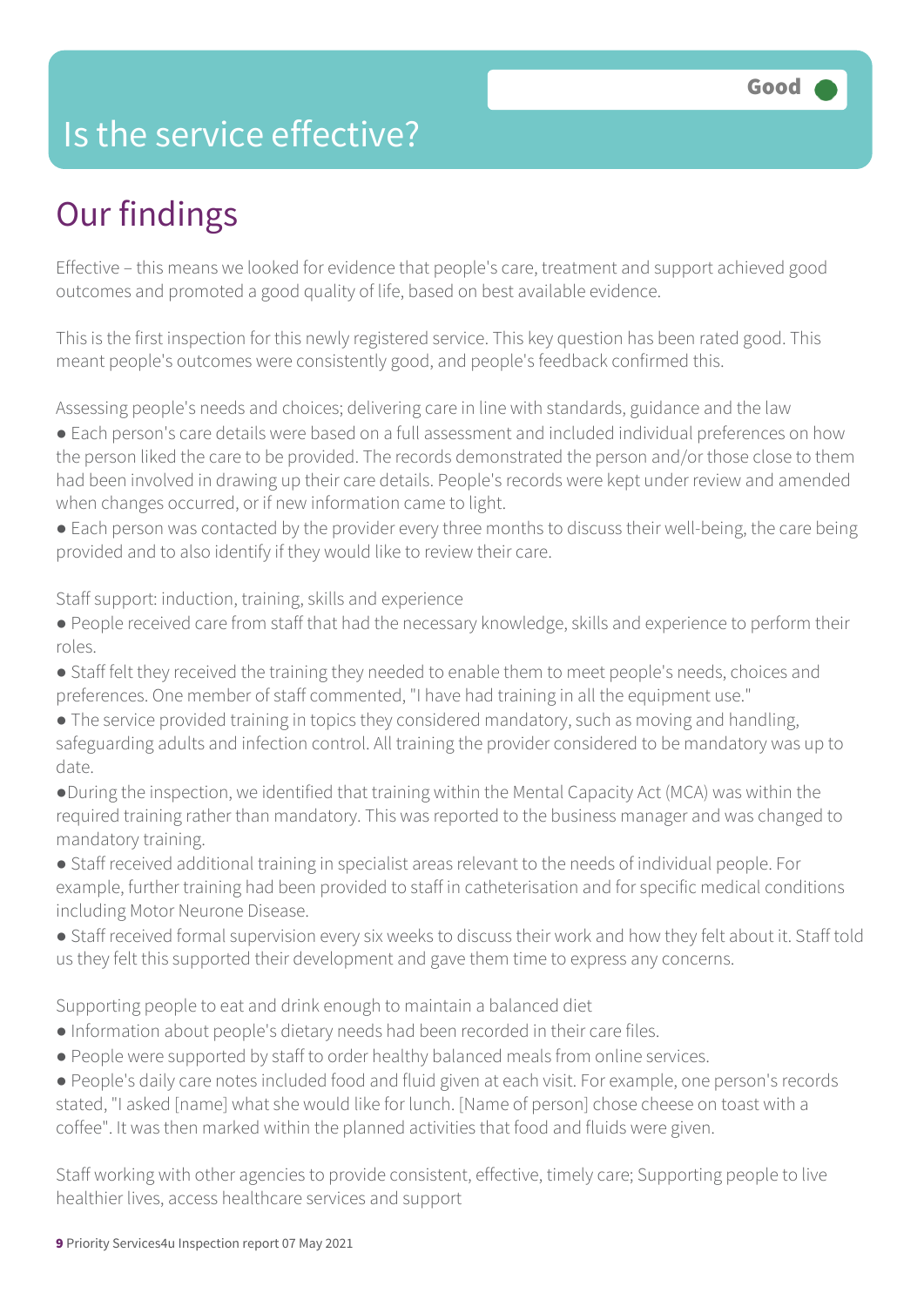● The provider was in regular contact with local authorities who support with funding for people using the service.

● The provider had completed monitoring logs for each person to document all correspondence and input from other agencies including occupational therapists (OT) and GPs to provide ongoing care. One example stated, "[Staff member] called the OT regarding the update and equipment required. OT agreed to order necessary equipment to support [name]."

● The provider also documented telephone calls made to GP surgeries to support people with obtaining appointments.

Ensuring consent to care and treatment in line with law and guidance

The Mental Capacity Act 2005 (MCA) provides a legal framework for making particular decisions on behalf of people who may lack the mental capacity to do so for themselves. The Act requires that, as far as possible, people make their own decisions and are helped to do so when needed. When they lack mental capacity to take particular decisions, any made on their behalf must be in their best interests and as least restrictive as possible.

People can only be deprived of their liberty to receive care and treatment when this is in their best interests and legally authorised under the MCA. When people receive care and treatment in their own homes an application must be made to the Court of Protection for them to authorise people to be deprived of their liberty. We checked whether the service was working within the principles of the MCA.

● People's care records provided staff with detailed information in respect of the decisions people were able to make independently.

● Within people's care plans, it documented if the person had capacity and if they required any support with making decisions. One care plan stated, "[Name] has capacity to make decisions regarding their personal care on a day to day basis."

● Within one person's care plan, it stated the person had a Lasting Power of Attorney in place and contact details were included. However, the provider had not requested evidence that this was in place. We discussed with the provider the need to ensure that they had evidence of appointed attorneys to identify who was legally able to consent on a person's behalf.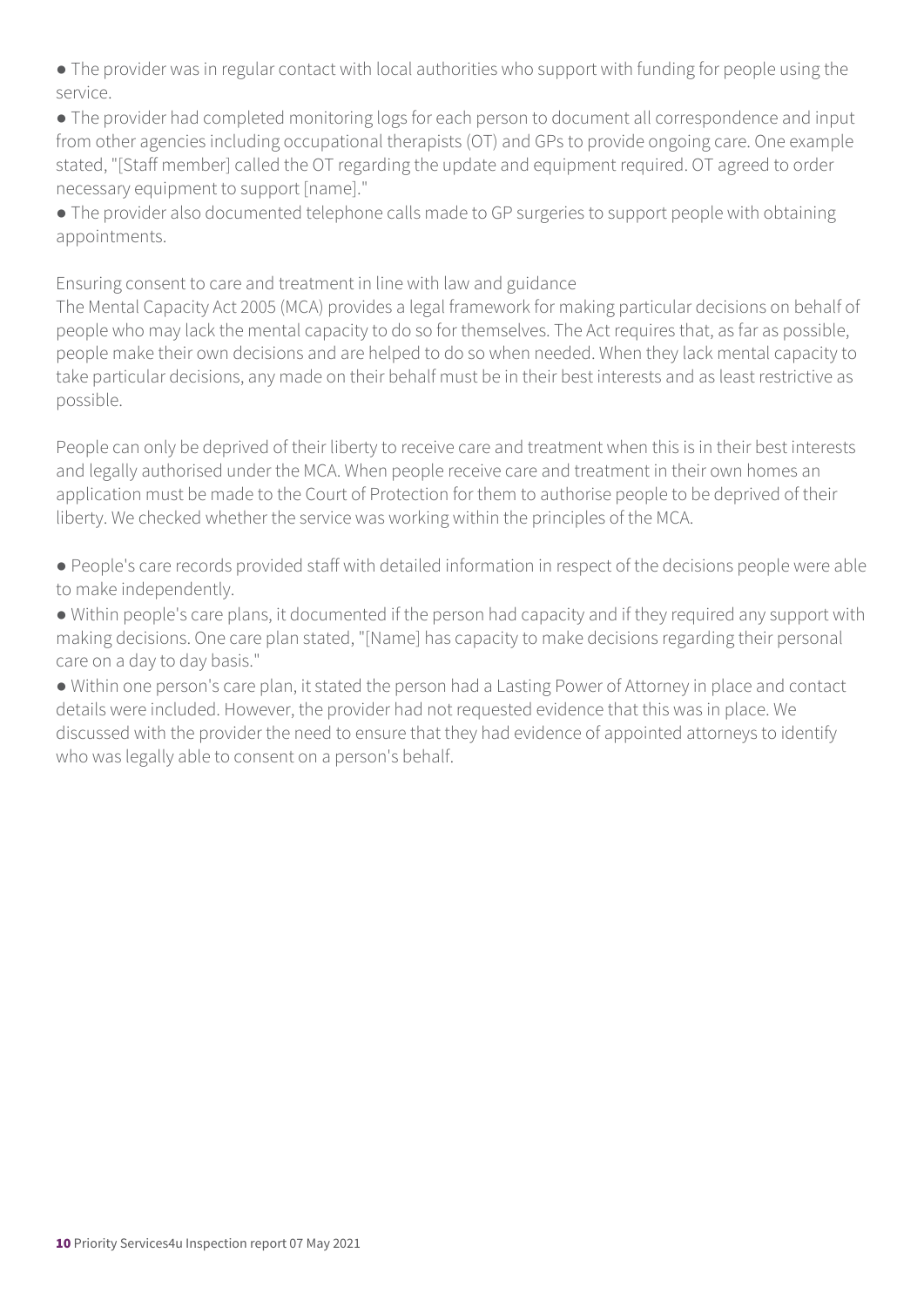### Is the service caring?

# Our findings

Caring – this means we looked for evidence that the service involved people and treated them with compassion, kindness, dignity and respect.

This is the first inspection for this newly registered service. This key question has been rated good. This meant people were supported and treated with dignity and respect; and involved as partners in their care.

Ensuring people are well treated and supported; respecting equality and diversity

- People said they were treated with compassion, dignity and respect and they were involved in their care and decisions about their treatment.
- People said staff supporting them were kind and caring. Some of their comments included, "Very kind, very excellent, could not be with anybody better." And, "They do respect my choices. If I ask to do things, they do it" and "Very caring. Of course, they treat me with dignity and respect."
- Staff told us translation services were available for people who did not have English as a first language.
- Family members observed that their relatives felt comfortable with staff who visited them. They told us, "Yes they are kind and treat her with dignity and respect… They ask her how she is feeling and find ways to help ease her pain."

Supporting people to express their views and be involved in making decisions about their care

- Care plans were created and amended with people, their relatives and relevant professionals, including the local authority.
- The registered manager reviewed people's care plans and risk assessments every three months or when people's needs changed. This ensured they were accurate, up to date and reflected the current needs and preferences of people.
- People and relatives told us they were involved in decisions about people's care and support.
- One person told us, "I was involved in my initial assessment. As I have improved, more assessments have taken place."

Respecting and promoting people's privacy, dignity and independence

- The management team reported regular spot checks took place, and this included ensuring that staff were treating people with dignity and supporting people with their independence.
- Care plans included requesting staff support people with their independence. Family members observed that their relatives felt comfortable with staff who visited them. They told us, "They ask for [name]'s consent. They ask what [name] would like. They give [name] choices. They bring meals out to show her so [name] can choose. They ask if it is ok to put cream on [name]."
- People's care plans included information on how people would like to receive personal care including their likes and dislikes. The information allowed staff to understand the needs of the person.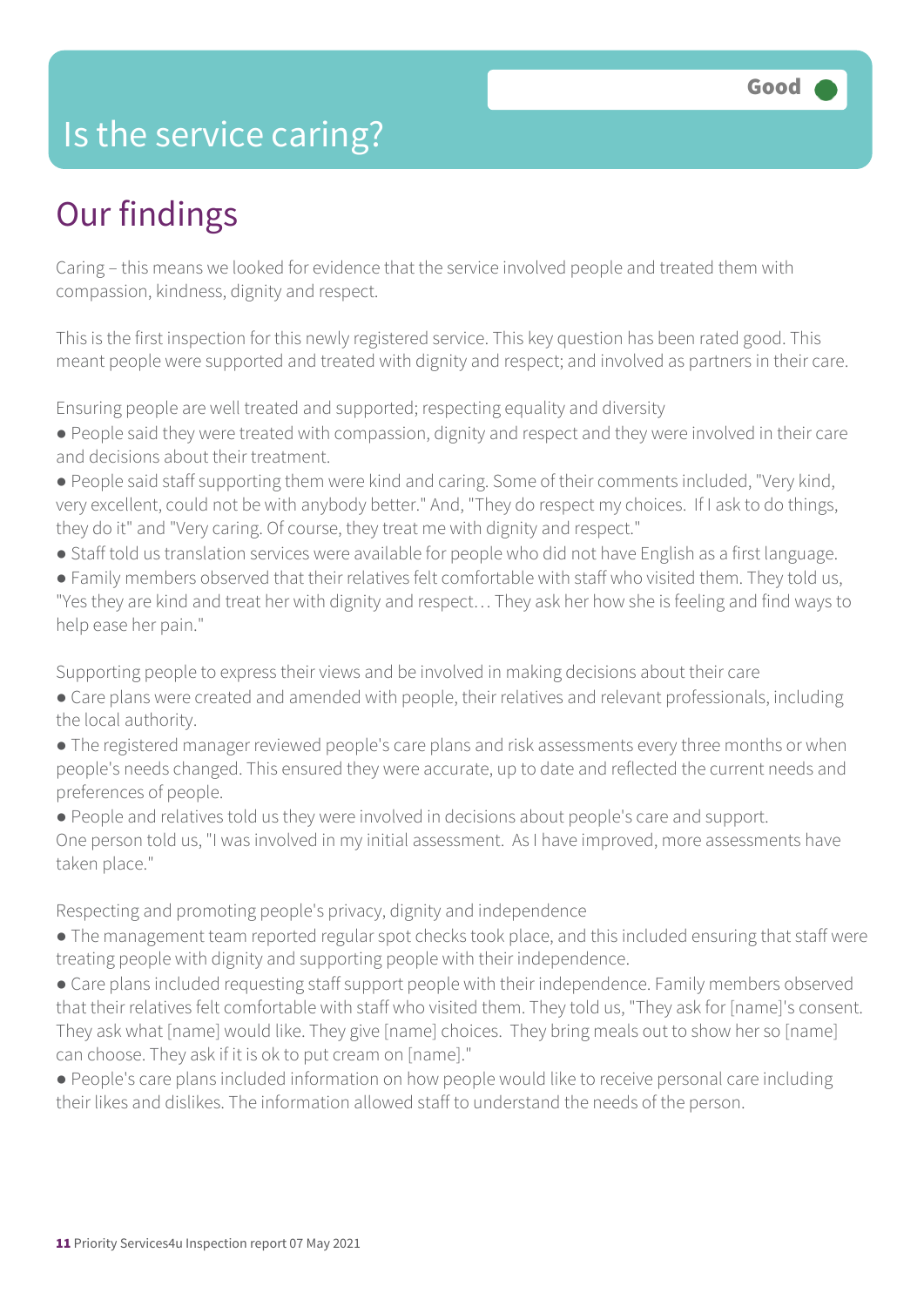### Is the service responsive?

# Our findings

Responsive – this means we looked for evidence that the service met people's needs.

This is the first inspection for this newly registered service. This key question has been rated good. This meant people's needs were met through good organisation and delivery.

Planning personalised care to ensure people have choice and control and to meet their needs and preferences

- All care plans and risk assessments reviewed were individualised to each person's different needs.
- The care plan was discussed with the person and their relatives (where required). They were asked what their likes, dislikes and preferences were and these were recorded in the care plan.
- Updates of the care plans were completed at set intervals. Changes were made to care plans if people's support had changed between care reviews.
- The service was moving from paper-based to electronic records. We reviewed documents in both formats. The increased use of the computer care records meant these were more accessible to people, relatives or health and social care workers.
- Cultural and faith-based wishes and preferences were recorded in people's care plans. This ensured diversity was respected.

● People and relatives confirmed that the care planning was personalised. Feedback included, "I was involved in the planning of my care. All my needs are catered for. The care is delivered in a way I like", "Yes I was involved [in planning my care]. They take care of me the way I like" and "[The registered manager] came around and spoke to me. All my needs are taken care of…"

#### Meeting people's communication needs

Since 2016 onwards all organisations that provide publicly funded adult social care are legally required to follow the Accessible Information Standard. The standard was introduced to make sure people are given information in a way they can understand. The standard applies to all people with a disability, impairment or sensory loss and in some circumstances to their carers.

- The service assessed and recorded any communication impairments people had. This ensured staff knew which people may require adjustments to enable successful communication.
- The service was able to provide relevant information in different ways. This included large text or explaining care in different ways. This enabled people to understand the support they received.

#### Improving care quality in response to complaints or concerns

- An appropriate complaints management process was in place.
- Concerns and complaints were always logged in a register. The date, nature of the complaint and resolution were recorded.
- The complaints register showed apologies were provided to people and relatives, where appropriate.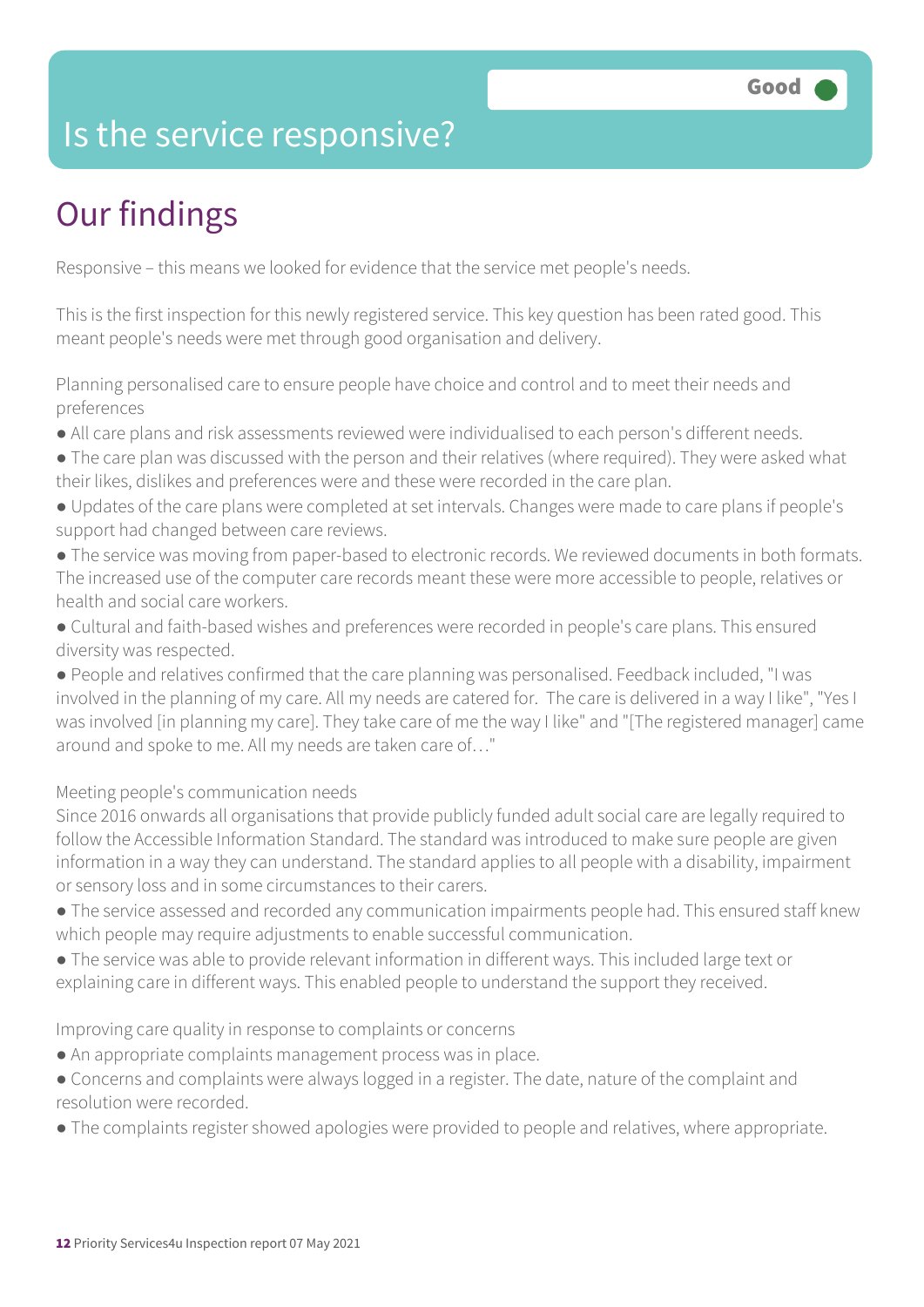### Is the service well-led?

# Our findings

Well-Led – this means we looked for evidence that service leadership, management and governance assured high-quality, person-centred care; supported learning and innovation; and promoted an open, fair culture.

This is the first inspection for this newly registered service. This key question has been rated good. This meant the service was consistently managed and well-led. Leaders and the culture they created promoted high-quality, person-centred care.

Continuous learning and improving care

- The service completed audits to check the quality of care people received. However, the service did not always use results from their checks to drive improvements.
- We found that although satisfactory documentation was kept of various aspects of the service, these were not always examined thoroughly by the registered manager.
- For example, there was good amounts of information about the number of incidents and accidents, medicines errors, concerns and complaints and results of surveys from people and staff. However, the registered manager had failed to assess the information and use it in a meaningful way to improve care and quality.
- At the site visit, we provided this feedback to the registered manager, who accepted the findings. They acknowledged they could have used the information to better understand what worked well and what required improvement at the service.
- The registered manager explained they would create a continuous improvement action plan. The action plan would be used to log the results of their audits. Where improvements were identified by the audits, the registered manager stated they would log steps to be completed in the action plan. This meant they would have clearer oversight of areas where care could be further improved.

Promoting a positive culture that is person-centred, open, inclusive and empowering, which achieves good outcomes for people

- People and relatives were satisfied with the care and support received. Some people described how the service encouraged their welfare.
- Feedback included, "They gave her [the person] a box of chocolates for her birthday", "Excellent service. Extremely pleased" and "I called [the service] as my car was broken and we needed to go for our COVID-19 injections. They took us [to the appointments] both times."
- The registered manager explained staff turnover rates and sought the reasons for any who resigned. Staff at the time of the inspection felt the workplace culture was positive.

How the provider understands and acts on the duty of candour, which is their legal responsibility to be open and honest with people when something goes wrong

- The registered manager had a satisfactory understanding of the duty of candour requirement.
- They stated, "If something goes wrong, my responsibility is to inform people and others of what has happened, send a letter with the outcome and offer an apology."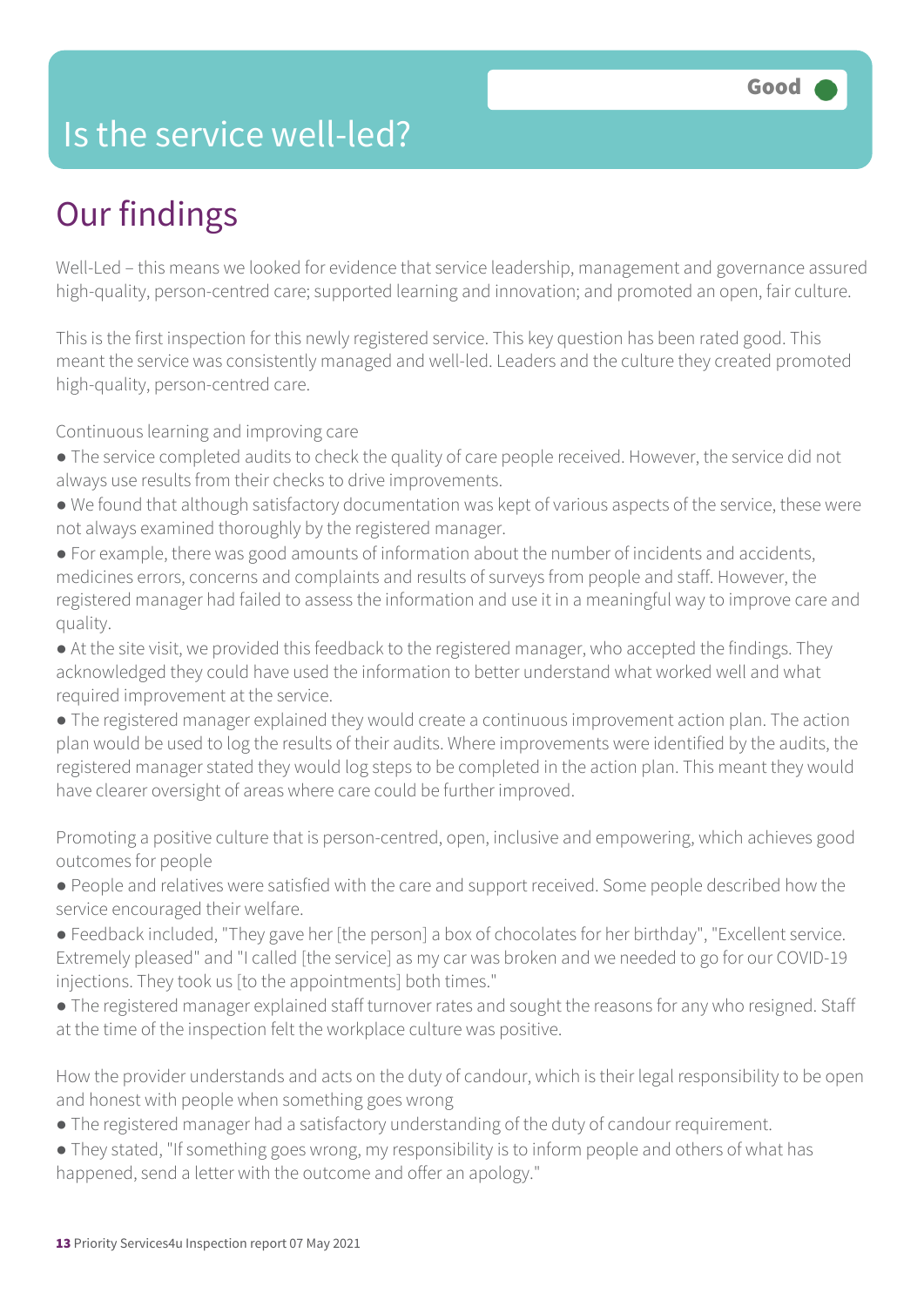Managers and staff being clear about their roles, and understanding quality performance, risks and regulatory requirements

● People said the management of the service was good. They stated, "I have had one other experience of these services. This one is very good. They do what I want and do it well", "They are well managed. They do keep in touch with any changes. Someone [management] is on the ball", "Seems well managed", "They are trying to do well" and "I think it is well managed. If they [management] can't get a carer out [the registered manager] will step in themselves."

● Relatives also felt the service was well-led. Comments included, "Reasonably well managed", "Certainly well managed", "Definitely well managed. If I need extra care they will help me out", "It [the service] is well managed."

● A small number of audits were completed by the management team to check the quality of the service. The team leader and senior care workers completed unannounced 'spot checks' of care workers who supported people. These ensured that staff completed personal care in the right way and in line with the service's set standards.

● Quarterly 'wellbeing' telephone calls were made to people by the senior care workers and team leaders. Questions included, "How are you finding the service?", "Are there any changes you would like to be made?", "Are you happy with the staff who are attending the calls" and "Would you like a formal review of the care package?" If prompted by the response to the telephone call, a review of a person's care package was scheduled with them.

● The registered manager understood their role well. They explained it was their responsibility to assess and monitor the quality of the support provided to people. The registered manager demonstrated they had a satisfactory knowledge of regulations and associated guidance about community-based care.

Engaging and involving people using the service, the public and staff, fully considering their equality characteristics

- There was involvement of people, relatives and staff in how the service operated.
- Verbal feedback from people and relatives was used on a regular basis to make changes to how support was provided. For example people stated, "I had two ladies ask if I was happy" and "I can communicate with [the registered manager]."
- Formal methods of gathering feedback from people and relatives included surveys and questionnaires on a regular basis. There were good response rates to the surveys, which provided valuable information about the performance of the service.
- The results of written feedback were positive. Feedback included, "I can't fault you guys [staff]. Very punctual. They help with anything I need and it's a complete luxury. I feel safe and my needs are always met" and "I have asked for an extra visit...on occasions, and it had been given at a time I asked for. I am very grateful for this."
- There was regular communication with staff. This was mainly via electronic methods, such as messages on mobile phones. They were also asked to complete regular surveys to gauge their opinion about the service.

● The registered manager employed a part-time 'welfare worker'. This was to help staff with the psychological and emotional impact of working throughout the pandemic. Staff were offered both virtual and face-to-face consultations with the 'welfare worker'. Care workers were able to discuss work-related and personal matters with the worker. Staff appreciated the opportunity to talk about issues that impacted them during the lockdowns.

Working in partnership with others

- The service worked well with external stakeholders.
- This included with the local safeguarding team and the commissioning team.